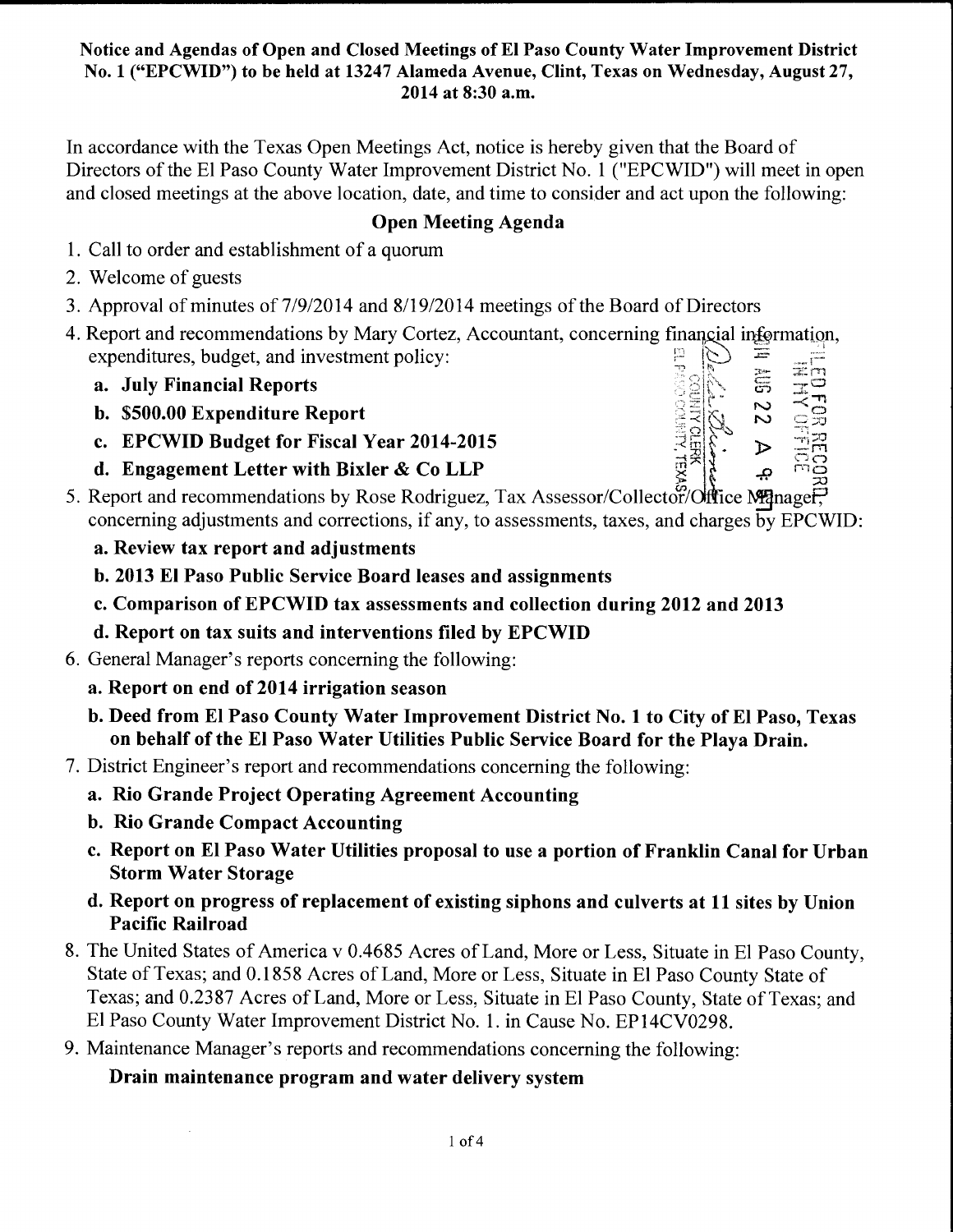10. Water master's report and recommendations concerning the following: FILED FOR RECORD **HY OFFICE** 

# Water use and availability

- 11. Water delivery allocations to EPCWID water users and water available b $\frac{1}{2}$  Wonthad2 A  $\div$  51
- 12. Applications to Use District Property or
	- Request for approval of subdivision plats meeting requirements of License Manufalty CLERK
	- a. Application 1622, Rosalba Estates Subdivision (8.0616 acres), Submission of UNITY, TEXAS Irrigable Land Exhibit

Requests for approval of applications for Licenses to use of EPCWID Real property:

- b. Application 1633, by El Paso Water Utilities- Public Service Board, for a 25 year license to construct an 8-inch water main inside a 16-inch steel casing crossing the Franklin Canal at approximately Station 326+06 and TX HWY 20 (Alameda Avenue)
- c. Application 1637, by Socorro Health Realty, L.L.C., a domestic limited liability company in the State of Texas, for a 50 year license to cross the Franklin Canal, at approximately Station 928+42, to construct a bridge for a new roadway to access a new rehabilitation/nursing facility from Alameda Avenue
- d. Application 1639, by El Paso Electric Company, for a 50 year license to construct a 13.8 kV distribution overhead line crossing the Y-147 Lateral at approximately Station 7+97 and FM-76 (North Loop Road)
- e. Application 1640, by El Paso Electric Company, for a 50 year license to construct a 13.8 kV distribution overhead line crossing the Y-65 Lateral at approximately Station 34+36 and FM-76 (North Loop Road)
- f. Application 1641, by El Paso Electric Company, for a 50 year license to construct a 13.8 kV distribution overhead line crossing the Juan de Herrera Lateral Branch "C" Lateral at approximately Station 11+93 and FM-76 (North Loop Road)
- g. Application 1547, by the City of Socorro, Texas, for 50 year license to cross the Franklin Canal, at approximately Station 1111+69, to construct a bridge for a new roadway, Wilton Conners Way for access to Las Margaritas Subdivision from Alameda Avenue
- h. Application 1548, by the City of Socorro, Texas, for 50 year license to cross the Dolan Drain, at approximately Station 89+62, to construct a new roadway, Wilton Conners Way for access to Las Margaritas Subdivision from Alameda Avenue
- i. Application 1667, by Time Warner Cable, Inc., for a 25 year license to construct a new CATV overhead line across the Alamo Alto Drain and TX HWY 20(Alameda Avenue) at approximately station 505+27
- j. Application 1673, by El Paso Electric Company, for a 50 year license to construct a 3 phase 14 kV distribution overhead line crossing the Franklin Canal at approximately Station 324+86 and TX HWY 20 (Alameda Avenue)
- k. Application 1674, by El Paso Electric Company, for a 50 year license to construct a 3 phase 14 kV distribution overhead line crossing La Union East Lateral at approximately Station 471+04 and Westside Road for Artcraft Estates Subdivision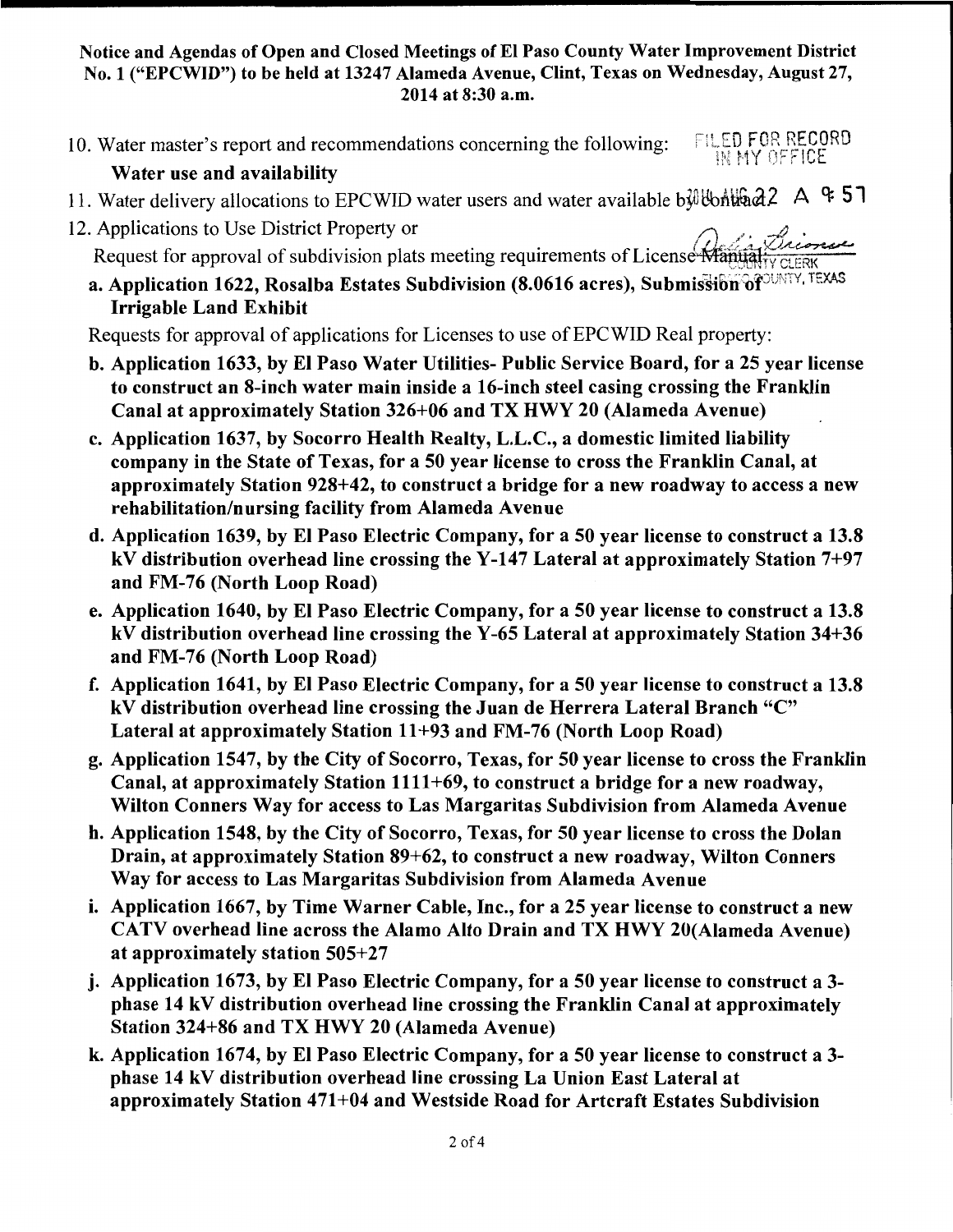I. Application 1677, by El Paso Electric Company, for a 50 year license to construct a 3 phase 14 kV distribution overhead line crossing La Union East Lateral at approximately Station 459+57 and Westside Road for Artcraft Estates Subdivision

Construction Dewatering Licenses for conveying groundwater: None

Application to Classify Land within EPCWID as Irrigable: None

Agreement to Classify Non-irrigable Land as Irrigable Land:

m.Application 1670, by Jeffrey A. Blackwell, for classification of a portion of Tract 15T, Block 6, Upper Valley Survey, approximately (0.73 ac), in the City of El Paso, Texas, El Paso County, Texas, as irrigable lands

License for use of EPCWID facilities for conveyance of treated wastewater or purchase of El Paso Valley Drainage Water: None

Letter of Approval of Maintenance Work under existing crossings or structures: None Letter to City of El Paso regarding preliminary plat for subdivision: None

Letters of No Objection for utilities installed with Rights-of-Ways of Public Roads: None

- 13. Status of and/or action on bids for purchases or sale and/or easements of property: None
- 14. Any or all of the items shown on the attached Closed Meeting Agenda
- 15. Adjournment



At any time during the open meeting, the Board of Directors may retire into a closed m'eeting to discuss the subjects shown on the Closed Meeting Agenda after the presiding officer publicly announces that a closed meeting will be held; and identifies the section or sections of Chapter 551 of the Texas Government Code under which the closed meeting is held.